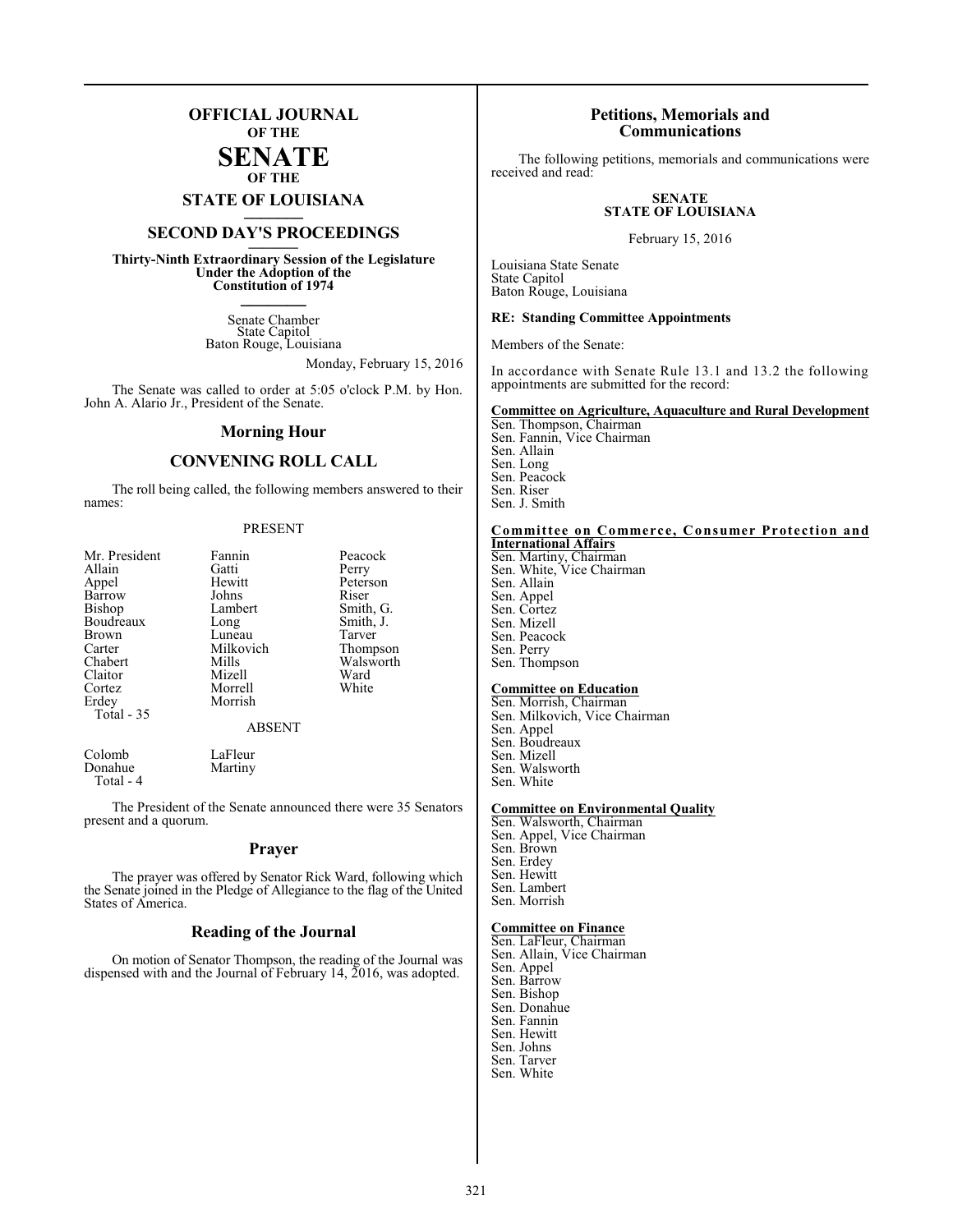## February 15, 2016

#### **Committee on Health and Welfare**

Sen. Mills, Chairman Sen. Barrow, Vice Chair Sen. Boudreaux Sen. Brown Sen. Chabert Sen. Claitor Sen. Colomb Sen. Erdey Sen. Luneau

#### **Committee on Insurance**

Sen. J. Smith, Chairman Sen. Gatti, Vice Chairman Sen. Johns Sen. LaFleur Sen. Lambert Sen. Long Sen. Morrish Sen. G. Smith Sen. Ward

#### **Committee on Judiciary A**

Sen. Ward, Chairman Sen. Luneau, Vice Chairman Sen. Bishop Sen. Donahue Sen. Gatti Sen. Martiny Sen. Milkovich

#### **Committee on Judiciary B**

Sen. G. Smith, Chairman Sen. Johns, Vice Chairman Sen. Chabert Sen. LaFleur Sen. Morrell Sen. Peterson Sen. Tarver

#### **Committee on Judiciary C**

Sen. Claitor, Chairman Sen. Perry, Vice Chairman Sen. Barrow Sen. Carter Sen. Colomb Sen. Mills Sen. White

#### **Committee on Labor and Industrial Relations**

Sen. Riser, Chairman Sen. Carter, Vice Chairman Sen. Barrow Sen. Bishop Sen. Johns Sen. Morrell Sen. Peacock

#### **Committee on Local and Municipal Affairs**

- Sen. Colomb, Chair Sen. Donahue, Vice Chairman Sen. Martiny Sen. Mills Sen. Perry Sen. Peterson
- Sen. J. Smith

## **Page 2 SENATE 2nd DAY'S PROCEEDINGS**

#### **Committee on Natural Resources**

Sen. Chabert, Chairman Sen. Lambert, Vice Chairman Sen. Allain Sen. Gatti Sen. Luneau Sen. Tarver Sen. Ward

#### **Committee on Retirement**

Sen. Peacock, Chairman Sen. Boudreaux, Vice Chairman Sen. Chabert Sen. Cortez Sen. Long Sen. Milkovich Sen. Mizell

#### **Committee on Revenue and Fiscal Affairs**

Sen. Morrell, Chairman Sen. Erdey, Vice Chairman Sen. Brown Sen. Carter Sen. Colomb Sen. Lambert Sen. Luneau Sen. Peterson Sen. Riser Sen. G. Smith Sen. J. Smith

#### **Committee on Senate and Governmental Affairs**

Sen. Peterson, Chair Sen. Bishop, Vice Chairman Sen. Carter Sen. Donahue Sen. Fannin Sen. Morrell Sen. Riser Sen. Tarver Sen. Walsworth

#### **Committee on Transportation, Highways and Public Works**

Sen. Cortez, Chairman Sen. Hewitt, Vice Chairman Sen. Brown Sen. Erdey Sen. Fannin Sen. Long Sen. G. Smith

> Sincerely, JOHN A. ALARIO JR. Senate President

#### **Introduction of Senate Bills and Joint Resolutions**

Senator Morrell asked for and obtained a suspension of the rules to introduce and read Senate Bills and Joint Resolutions a first and second time and refer them to committee.

#### **SENATE BILL NO. 2—** BY SENATOR MORRELL

AN ACT To amend and reenact R.S. 47:6006(A), (B), and (D), 6006.1(A) and (E), and 6014(A), and to repeal R.S. 47:6006.1(C) and 6014(D) and (E), relative to tax credits; to provide with respect to tax credits for ad valorem taxes paid on inventory, certain offshore vessels, and certain telephone company public service properties; to reduce the amount of the tax credits; to provide with respect to the issuance of refunds for tax credits which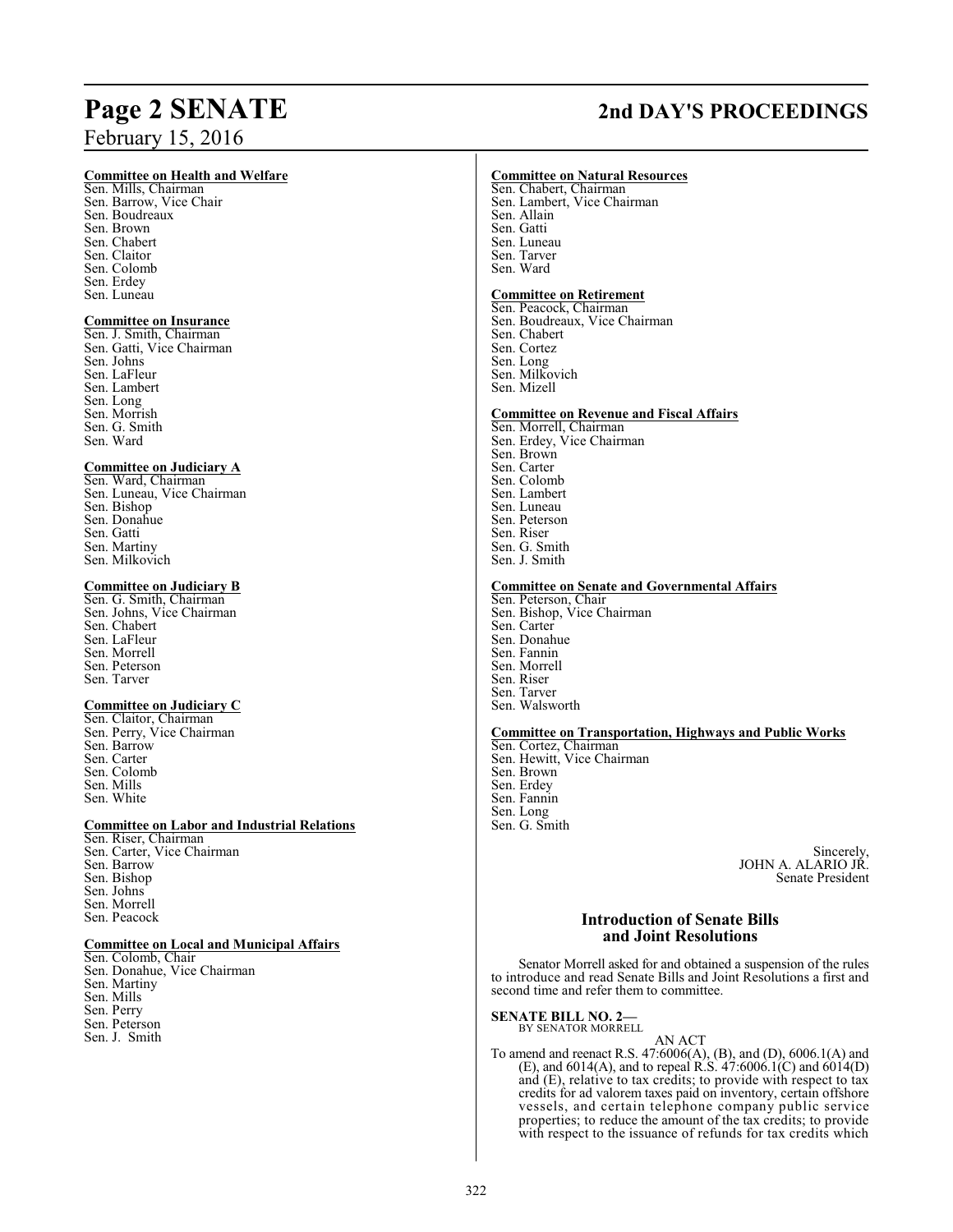## **2nd DAY'S PROCEEDINGS Page 3 SENATE**

# February 15, 2016

exceed taxpayer liability; to provide for an effective date; and to provide for related matters.

The bill was read by title and referred by the President to the Committee on Revenue and Fiscal Affairs.

## **SENATE BILL NO. 3—** BY SENATOR LAFLEUR

AN ACT

To amend and reenact R.S. 51:1787(A)(3), (B)(3)(c), and (B)(5) and to enact R.S. 51:1787(A)(1)(c) and  $(B)(3)(d)$ , relative to incentives for businesses under the Louisiana Enterprise Zone Act; to provide with respect to the enterprise zone program; to provide for certain eligibility requirements; to provide for applicability; to provide for effectiveness; and to provide for related matters.

The bill was read by title and referred by the President to the Committee on Revenue and Fiscal Affairs.

**SENATE BILL NO. 4—** BY SENATORS LAFLEUR AND ALARIO AN ACT

To amend and reenact R.S. 39:94(A) and the introductory paragraph of (B), relative to the deposit of certain funds into the state general fund; to provide for the deposit of certain economic damages payments received by the state pursuant to the settlement of the Deepwater Horizon litigation; to provide for an effective date; and to provide for related matters.

The bill was read by title and referred by the President to the Committee on Finance.

#### **SENATE BILL NO. 5—** BY SENATOR LAFLEUR

AN ACT

To enact R.S. 47:6025(A)(4), relative to the Louisiana Citizens Property Insurance Corporation income tax credit; to suspend the income tax credit; to provide for applicability; to provide for an effective date; and to provide for related matters.

The bill was read by title and referred by the President to the Committee on Revenue and Fiscal Affairs.

#### **Introduction of Senate Resolutions**

#### **SENATE RESOLUTION NO. 4—** BY SENATOR BROWN

A RESOLUTION

To commend Zenobia Bougere Kinsey on the occasion of her eightieth birthday.

The resolution was read by title and placed on the Calendar for a second reading.

#### **Introduction of Senate Concurrent Resolutions**

Senator LaFleur asked for and obtained a suspension of the rules to read Senate Concurrent Resolutions a first and second time.

#### **SENATE CONCURRENT RESOLUTION NO. 2—**

BY SENATORS MORRELL, ALARIO AND LAFLEUR A CONCURRENT RESOLUTION

To make available for appropriation from the Budget Stabilization Fund the sum of  $$1\overline{2}\dot{8},4\dot{5}9,663.85$  not to exceed one-third of the balance of the Budget Stabilization Fund as of the beginning of Fiscal Year 2015-2016, due to the second reduction of the revenue forecast for the current fiscal year in the amount of \$577,300,000 as adopted by the Revenue Estimating Conference

at its meeting on February 10, 2016, and as recognized by the Joint Legislative Committee on the Budget at its meeting on February 13, 2016.

The resolution was read by title and referred by the President to the Committee on Finance.

#### **Senate Bills and Joint Resolutions on Second Reading to be Referred**

## **SENATE BILL NO. 1—**<br>BY SENATOR MARTINY

AN ACT To amend and reenact R.S. 51:2365.1(A)(5), relative to the definition of a qualified event or qualified major event for purposes of the Major Events Incentive Program; to include a college tournament or championship in the definition of a qualified event or qualified major event; to provide for an effective date; and to provide for related matters.

The bill was read by title and referred by the President to the Committee on Finance.

#### **Senate Resolutions on Second Reading**

#### **SENATE RESOLUTION NO. 3—** BY SENATOR ALARIO

A RESOLUTION

To amend and readopt Senate Rule 13.22(A) of the Rules of Order of the Senate, relative to the Senate Executive Committee; to provide for the chairman of the committee and to provide for a chairman designee.

On motion of Senator Walsworth the resolution was read by title and adopted.

#### **ATTENDANCE ROLL CALL**

#### PRESENT

| Mr. President | Fannin        | Morrish   |
|---------------|---------------|-----------|
| Allain        | Gatti         | Peacock   |
| Appel         | Hewitt        | Perry     |
| Barrow        | Johns         | Peterson  |
| <b>Bishop</b> | LaFleur       | Riser     |
| Boudreaux     | Lambert       | Smith, G. |
| <b>Brown</b>  | Long          | Smith, J. |
| Carter        | Luneau        | Tarver    |
| Chabert       | Milkovich     | Thompson  |
| Claitor       | Mills         | Walsworth |
| Cortez        | Mizell        | Ward      |
| Erdey         | Morrell       | White     |
| Total - 36    |               |           |
|               | <b>ABSENT</b> |           |
|               |               |           |

Colomb Donahue Martiny

#### **Leaves of Absence**

The following leaves of absence were asked for and granted:

| Colomb  | 1 Day | Donahue | 1 Day |
|---------|-------|---------|-------|
| Martiny | 1 Day |         |       |

Total - 3